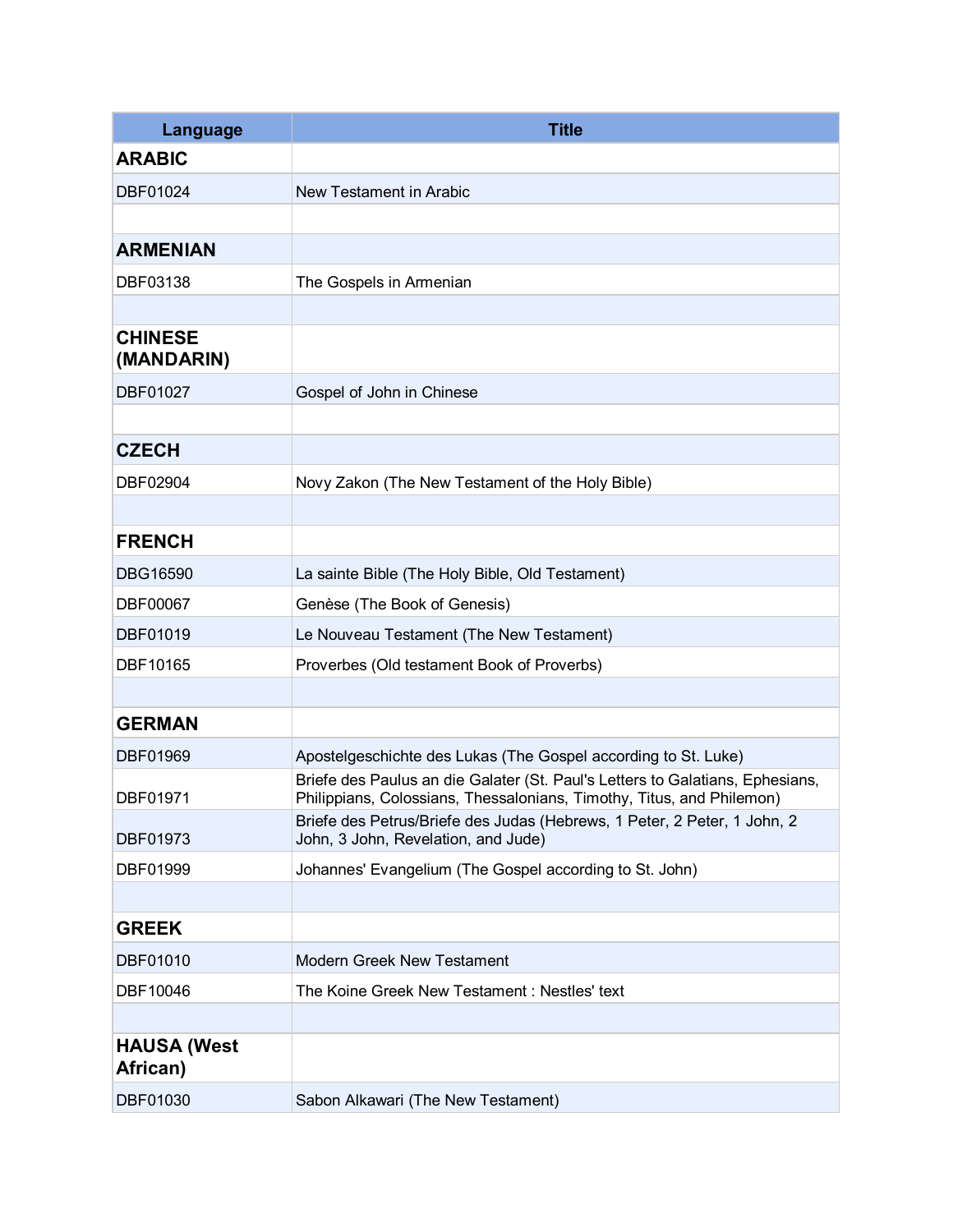| <b>ITALIAN</b>          |                                                                     |
|-------------------------|---------------------------------------------------------------------|
| DBF01018                | Il Nuovo Testamento (The New Testament)                             |
| DBF10043                | Il Nuovo Testamento (The New Testament)                             |
|                         |                                                                     |
| <b>JAPANESE</b>         |                                                                     |
| DBF02906                | Shinyaku Seisho (The New Testament)                                 |
|                         |                                                                     |
| <b>LITHUANIAN</b>       |                                                                     |
| DBF03139                | Naujasis Testamentas (The New Testament)                            |
|                         |                                                                     |
| <b>MALAY (Malaysia)</b> |                                                                     |
| DBF01034                | Perjanjian Baru (New Testament)                                     |
|                         |                                                                     |
| <b>NAVAJO</b>           |                                                                     |
| DBF01036                | Diyin God Bizaad--Psalms                                            |
|                         |                                                                     |
| <b>PERSIAN</b>          |                                                                     |
| DB106067                | Persian audio Bible : Persian contemporary Bible.                   |
|                         |                                                                     |
| <b>POLISH</b>           |                                                                     |
| DBF10289                | Ewangelia według Św. Mateusza (The Gospel according to St. Matthew) |
| DBF10290                | Ewangelia według Św. Marka (The Gospel according to St. Mark)       |
| DBF10291                | Ewangelia według Św. Łukasza (The Gospel according to St. Luke)     |
| DBF10292                | Ewangelia według Św. Jana (The Gospel according to St. John)        |
| DBF10293                | Wyjątki z Nowego Testamentu (Epistles of St. Paul and St. John)     |
|                         |                                                                     |
| <b>PORTUGESE</b>        |                                                                     |
| DBF01014                | O Livro dos Salmos (The Book of Psalms)                             |
| DBF01015                | O Novo Testamento (The New Testament)                               |
| DBF01016                | O Novo Testamento (The New Testament)                               |
|                         |                                                                     |
| <b>SPANISH</b>          |                                                                     |